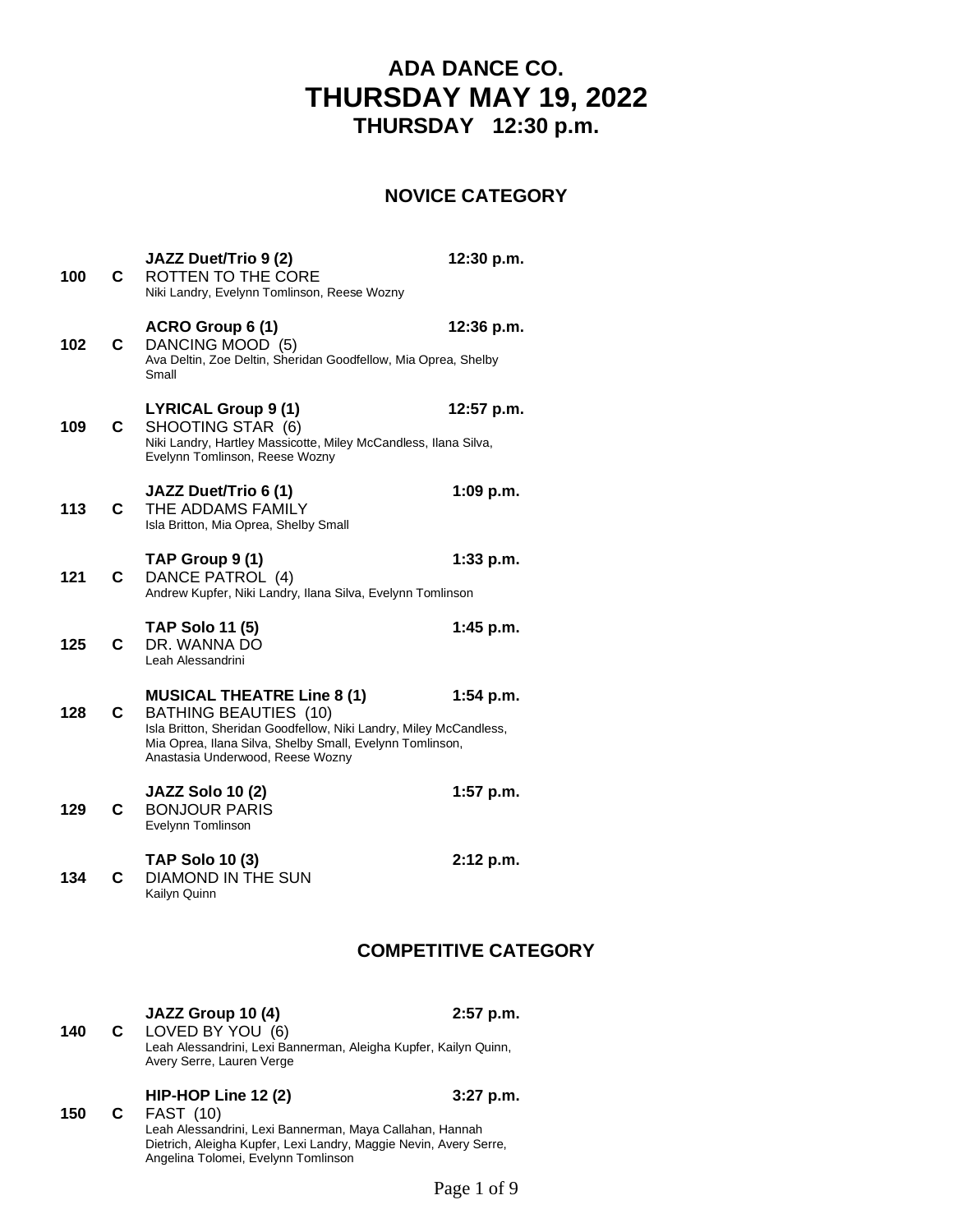| 159 | C  | <b>ACRO Line 12 (2)</b><br><b>ACROSS THE UNIVERSE (10)</b><br>Lexi Bannerman, Aleigha Kupfer, Lexi Landry, Maggie Nevin, Avery<br>Serre, Jessica Stanley, Paige Turvill, Kaylee Vandeputte, Lauren<br>Verge, Emily Wheeler | $3:54$ p.m. |
|-----|----|----------------------------------------------------------------------------------------------------------------------------------------------------------------------------------------------------------------------------|-------------|
| 162 | C  | <b>TAP Solo 17 (4)</b><br><b>NEON LIGHTS</b><br>Macey Kupfer                                                                                                                                                               | 4:03 p.m.   |
| 164 | C  | BANG!<br><b>Courtney Turvill</b>                                                                                                                                                                                           |             |
| 166 | C  | <b>JAZZ Solo 15 (5)</b><br><b>BABY ONE MORE TIME</b><br>Erika Wardle                                                                                                                                                       | 4:15 p.m.   |
| 171 | C  | <b>LYRICAL Duet/Trio 14 (2)</b><br>WE GOT LOVE<br>Laken Landry, Lexi Landry                                                                                                                                                | 4:30 p.m.   |
| 181 | C. | <b>BALLET Group 16 (1)</b><br>DISCO MEDLEY (8)<br>Milena Alessandrini, Emma Dickens, Camryn Hagan, Madison Koivu,<br>Laken Landry, Madalynne Premus, Kyleigh Quinn, Erika Wardle                                           | $6:02$ p.m. |
| 192 | C  | <b>CONTEMPORARY Duet/Trio 15 (4)</b><br><b>LIGHT YEARS</b><br>Camryn Hagan, Erika Wardle                                                                                                                                   | $6:37$ p.m. |
| 196 | C  | LYRICAL Solo 17 (7)<br><b>FAVOURITE CRIME</b><br>Madison Koivu                                                                                                                                                             | 6:49 p.m.   |
| 200 | C  | <b>HOSTAGE</b><br>Laken Landry                                                                                                                                                                                             |             |
| 203 | C  | <b>CONTEMPORARY Duet/Trio 17 (2)</b><br><b>STRANDED</b><br>Madison Koivu, Madalynne Premus                                                                                                                                 | 7:38 p.m.   |
| 204 | C. | <b>SPLIT</b><br>Laken Landry, Kayla Ledo, Kyleigh Quinn                                                                                                                                                                    |             |
| 205 | C  | LYRICAL Group 14 (1)<br>MR. SANDMAN (8)<br>Hannah Dietrich, Emily Gonzalez, Macey Kupfer, Lexi Landry,<br>Maddie McLaren, Karlie Milks, Jessica Stanley, Courtney Turvill                                                  | 7:44 p.m.   |
| 216 | C. | HIP-HOP Group 16 (1)<br>RED EYE (6)<br>Maya Callahan, Macey Kupfer, Laken Landry, Dilena Nadan, Courtney<br>Turvill, Erika Wardle                                                                                          | 8:19 p.m.   |
| 227 | C  | <b>CONTEMPORARY Group 16 (2)</b><br>GROUND ZERO (8)<br>Milena Alessandrini, Emma Dickens, Camryn Hagan, Madison Koivu,<br>Laken Landry, Madalynne Premus, Kyleigh Quinn, Erika Wardle                                      | 8:57 p.m.   |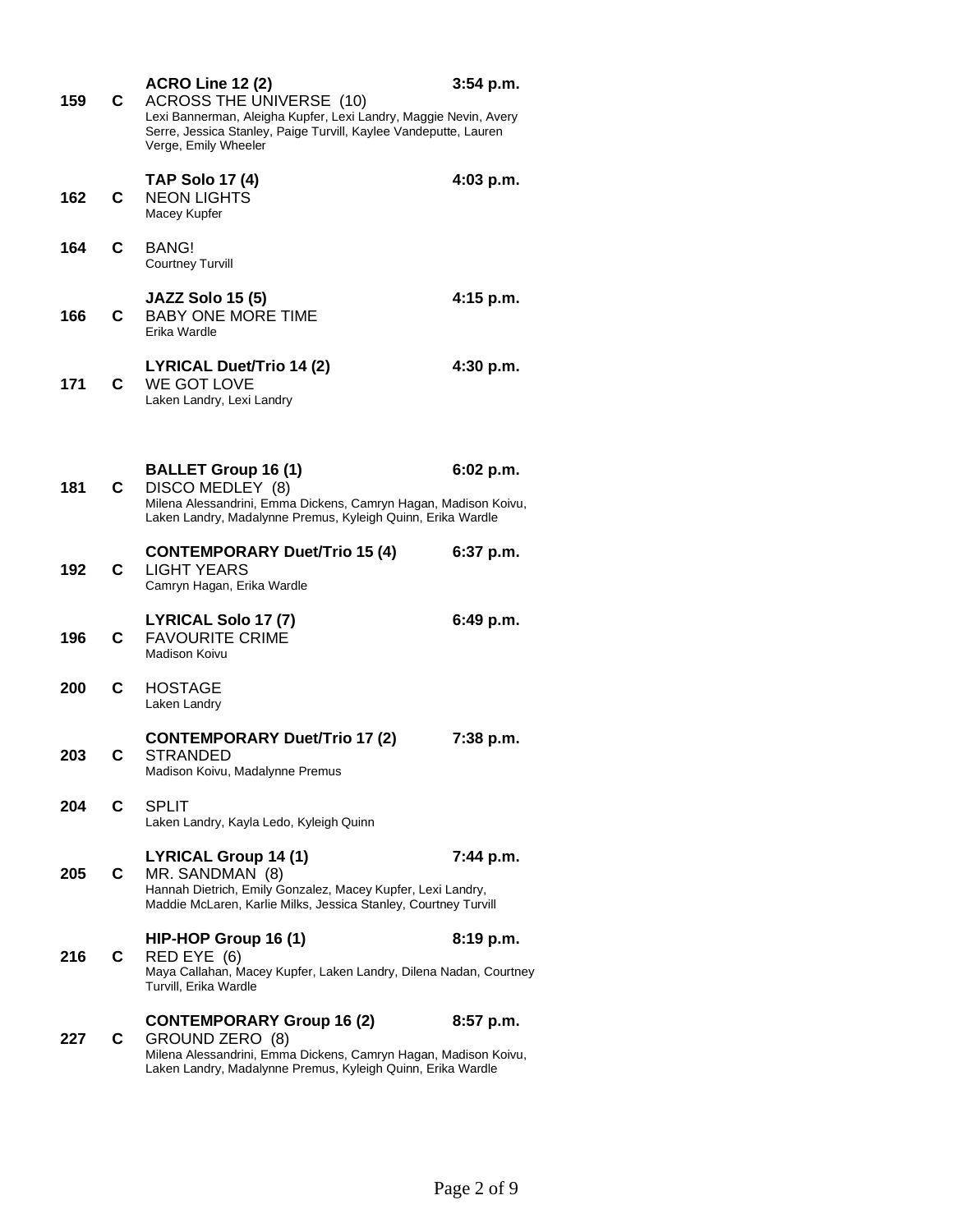# **FRIDAY MAY 20, 2022**

# **FRIDAY 9:00 a.m.**

### **PRE-COMPETITIVE CATEGORY**

**BALLET Line 14 (1) 9:00 a.m. 233 C** GIRLS LIKE YOU (12) Maya Callahan, Tatiana Clements, Rachel Comi, Audrina Melo, Dilena Nadan, Maggie Nevin, Ella Stamenkovic, Angelina Tolomei, Paige Turvill, Elizabeth Vaduva, Kaylee Vandeputte, Emily Wheeler

# **NOVICE CATEGORY**

**ACRO Group 9 (1) 9:06 a.m.** 

- **235 C** DIG A LITTLE DEEPER (6) Niki Landry, Hartley Massicotte, Miley McCandless, Ilana Silva, Evelynn Tomlinson, Reese Wozny
- **JAZZ Group 6 (2) 9:12 a.m. 237 C** BE OUR GUEST (7) Isla Britton, Ava Deltin, Zoe Deltin, Sheridan Goodfellow, Mia Oprea, Shelby Small, Anastasia Underwood
- **BALLET Group 9 (1) 9:21 a.m. 240 C** SUGARPLUMS WITH ATTITUDE (7) Andrew Kupfer, Niki Landry, Hartley Massicotte, Miley McCandless, Ilana Silva, Evelynn Tomlinson, Reese Wozny
- **JAZZ Solo 12 (3) 9:27 a.m. 242 C** ESCAPADE Aleigha Kupfer

# **PRE-COMPETITIVE CATEGORY**

#### **MUSICAL THEATRE Group 14 (1) 9:33 a.m.**

**244 C** EX-WIVES (7) Rachel Comi, Macey Kupfer, Audrina Melo, Maggie Nevin, Jessica Stanley, Paige Turvill, Kaylee Vandeputte

## **NOVICE CATEGORY**

**TAP Solo 7 (1) 9:36 a.m.** 

**245 C** DING DONG THE WITCH IS DEAD Isla Britton

**TAP Solo 14 (1) 9:39 a.m. 246 C** DANCING WITH MYSELF Rachel Comi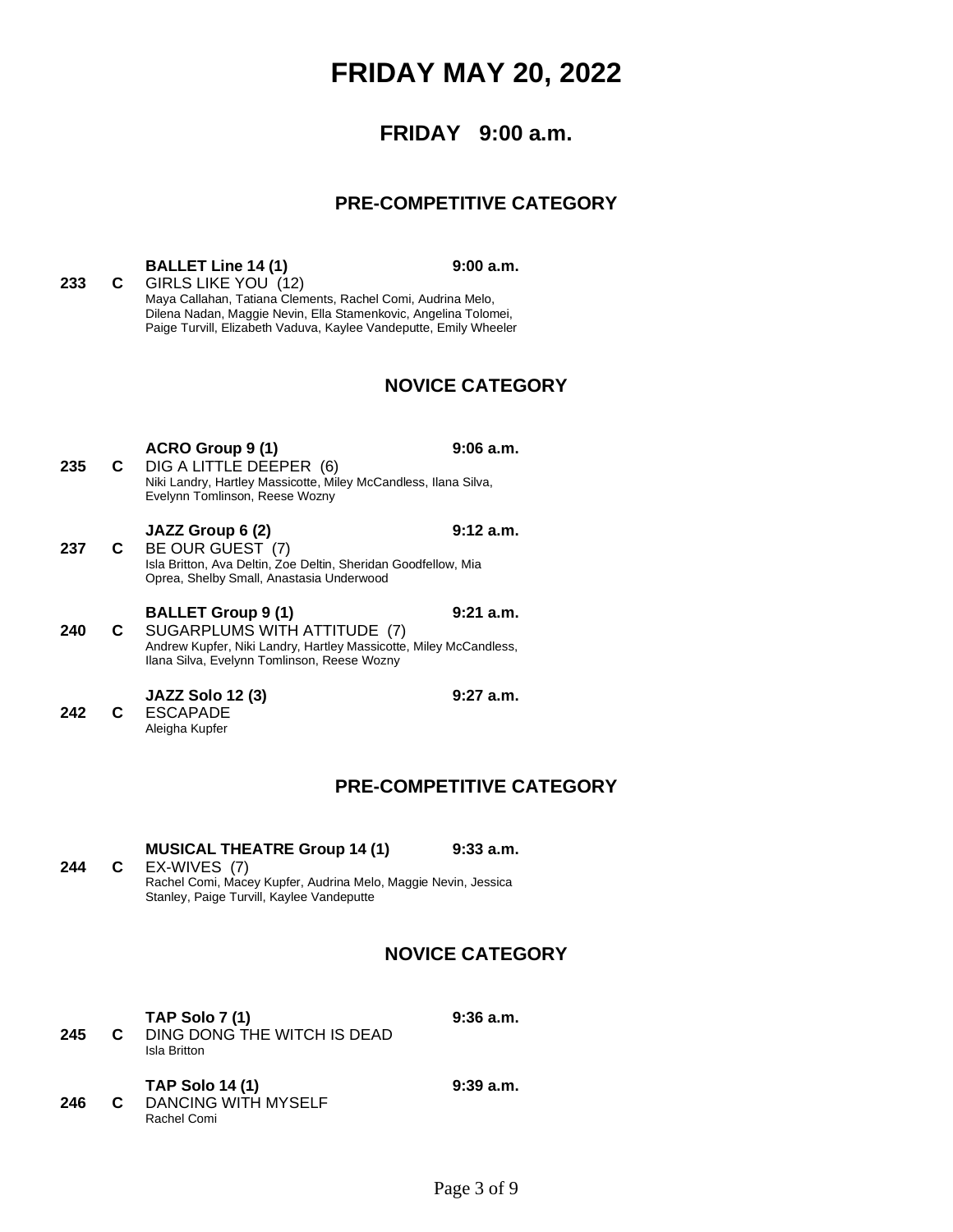| 247 | C | JAZZ Solo 6 (1)<br>I'M YOUR GIRL<br><b>Shelby Small</b>                                                                                                            | 9:42 a.m.                       |
|-----|---|--------------------------------------------------------------------------------------------------------------------------------------------------------------------|---------------------------------|
| 251 | C | <b>BALLET Solo 10 (2)</b><br><b>MY FAIR LADY</b><br>Lauren Verge                                                                                                   | $9:54$ a.m.                     |
| 252 | C | LYRICAL Solo 18 (1)<br>PIECE BY PIECE<br>Dilena Nadan                                                                                                              | $9:57$ a.m.                     |
| 253 | C | TAP Duet/Trio 11 (1)<br><b>THAT MAN</b><br>Leah Alessandrini, Aleigha Kupfer, Kailyn Quinn                                                                         | 10:00 a.m.                      |
| 254 | C | JAZZ Duet/Trio 14 (1)<br><b>TELEPHONE</b><br>Rachel Comi, Audrina Melo                                                                                             | $10:03$ a.m.                    |
| 255 | C | <b>BALLET Group 6 (1)</b><br>THE LONELY GOATHERD (7)<br>Isla Britton, Ava Deltin, Zoe Deltin, Sheridan Goodfellow, Mia<br>Oprea, Shelby Small, Anastasia Underwood | $10:06$ a.m.                    |
|     |   |                                                                                                                                                                    | <b>PRE-COMPETITIVE CATEGORY</b> |
| 257 | C | TAP Duet/Trio 16 (1)<br><b>BLUE JEANS</b><br>Maya Callahan, Courtney Turvill, Elizabeth Vaduva                                                                     | 10:12 a.m.                      |
| 258 | C | OPEN Solo 14 (1)<br><b>SOLDIER</b><br>Paige Turvill                                                                                                                | $10:15$ a.m.                    |

- **OPEN Duet/Trio 13 (1) 10:18 a.m. 259 C** EXTRA! Jessica Stanley, Emily Wheeler
- **TAP Solo 16 (1) 10:30 a.m. 263 C** HUSTLE Elizabeth Vaduva

**JAZZ Group 14 (1) 10:33 a.m. 264 C** RICH GIRL (4) Maya Callahan, Rachel Comi, Audrina Melo, Paige Turvill

**JAZZ Line 14 (1) 11:05 a.m.** 

**265 C** 911 (11) Maya Callahan, Tatiana Clements, Rachel Comi, Audrina Melo, Dilena Nadan, Maggie Nevin, Angelina Tolomei, Paige Turvill, Elizabeth Vaduva, Kaylee Vandeputte, Emily Wheeler

### **ACRO Duet/Trio 12 (1) 11:14 a.m.**

**268 C** DREAMS Lexi Bannerman, Maggie Nevin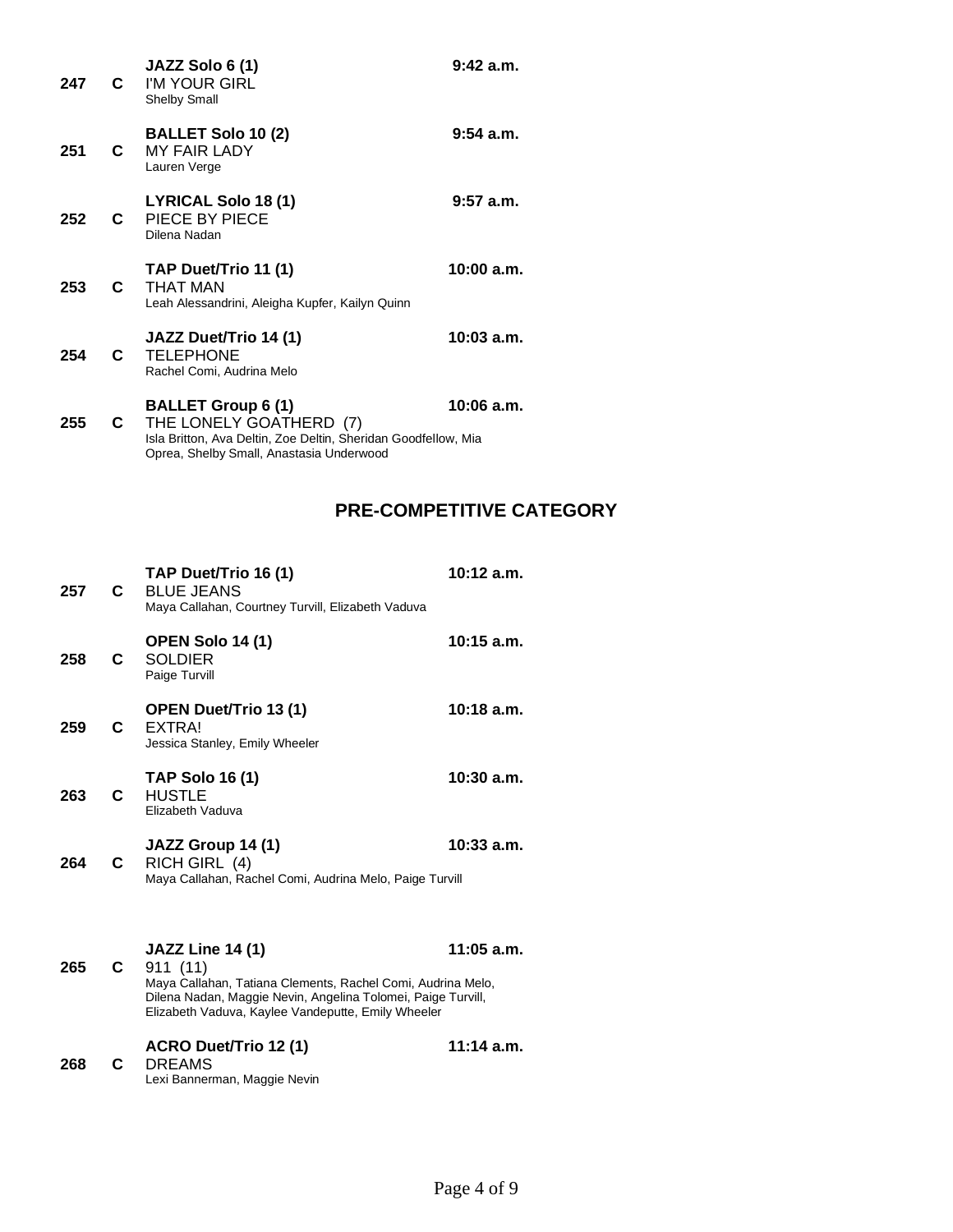## **NOVICE CATEGORY**

#### **ACRO Solo 9 (2) 11:29 a.m.**

**273 C** ORANGE COLOURED SKY Reese Wozny

**274 C** LITTLE EGYPT Hartley Massicotte

# **PRE-COMPETITIVE CATEGORY**

#### **CONTEMPORARY Group 14 (1) 11:35 a.m.**

**275 C** PLEASANTVILLE (9) Maya Callahan, Hannah Dietrich, Lexi Landry, Maddie McLaren, Dilena Nadan, Ella Stamenkovic, Angelina Tolomei, Courtney Turvill, Kaylee Vandeputte

### **NOVICE CATEGORY**

**JAZZ Solo 13 (2) 11:38 a.m. 276 C** GLAMOROUS LIFE Audrina Melo

### **PRE-COMPETITIVE CATEGORY**

**LYRICAL Group 14 (1) 12:02 p.m.** 

**284 C** WAITING ON THE WORLD TO CHANGE (8) Maya Callahan, Tatiana Clements, Audrina Melo, Dilena Nadan, Angelina Tolomei, Paige Turvill, Elizabeth Vaduva, Kaylee Vandeputte

### **NOVICE CATEGORY**

**JAZZ Group 9 (1) 12:05 p.m.** 

**285 C** SPIDER-MAN (7) Andrew Kupfer, Niki Landry, Hartley Massicotte, Miley McCandless, Ilana Silva, Evelynn Tomlinson, Reese Wozny

**TAP Group 6 (2) 12:08 p.m.** 

**286 C** LOVE TRAIN (7) Isla Britton, Ava Deltin, Zoe Deltin, Sheridan Goodfellow, Mia Oprea, Shelby Small, Anastasia Underwood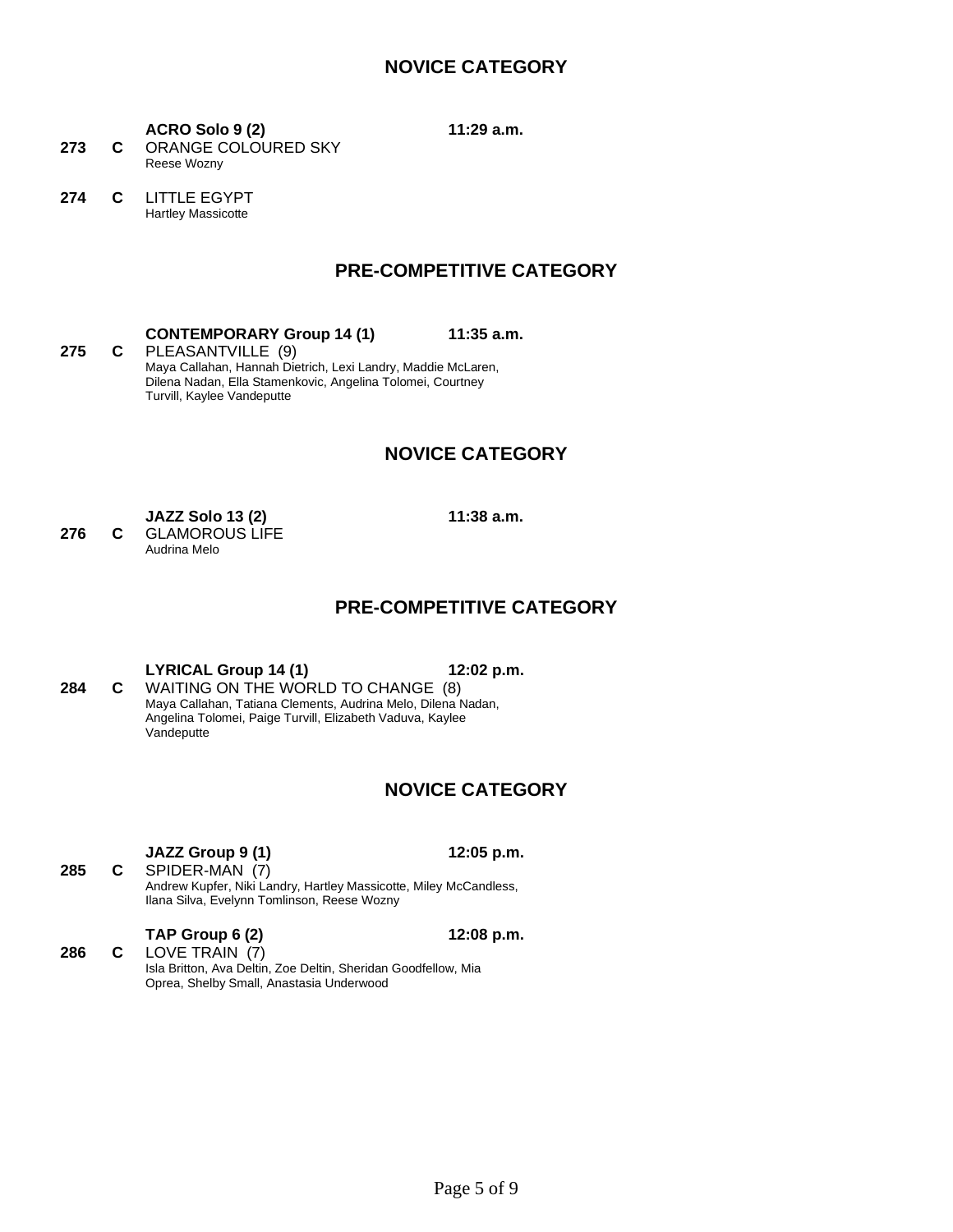# **PRE-COMPETITIVE CATEGORY**

### **LYRICAL Duet/Trio 16 (2) 12:20 p.m.**

**290 C** I LOST A FRIEND Courtney Turvill, Paige Turvill

**291 C** FALL FOR YOU Maya Callahan, Macey Kupfer, Elizabeth Vaduva

# **COMPETITIVE CATEGORY**

| 296 | C. | JAZZ Duet/Trio 12 (5)<br>THE BEAT GOES ON<br>Lexi Landry, Maddie McLaren                                                                                                                 | $1:51$ p.m. |
|-----|----|------------------------------------------------------------------------------------------------------------------------------------------------------------------------------------------|-------------|
| 315 | C  | LYRICAL Solo 12 (4)<br>I AM<br>Maddie McLaren                                                                                                                                            | $2:48$ p.m. |
| 316 | C  | <b>ALL THINGS LOST</b><br>Lexi Landry                                                                                                                                                    |             |
| 322 | C. | LYRICAL Group 10 (2)<br>FIREWORK (6)<br>Leah Alessandrini, Lexi Bannerman, Aleigha Kupfer, Kailyn Quinn,<br>Avery Serre, Lauren Verge                                                    | $3:09$ p.m. |
| 326 | C  | <b>CONTEMPORARY Duet/Trio 16 (2)</b><br>LEAN ON<br>Hannah Dietrich, Courtney Turvill                                                                                                     | $3:21$ p.m. |
| 328 | C. | LYRICAL Duet/Trio 17 (1)<br><b>STAND BY ME</b><br>Laken Landry, Kayla Ledo                                                                                                               | $3:27$ p.m. |
| 335 | C. | <b>BALLET Group 11 (1)</b><br>ALICE IN WONDERLAND (7)<br>Leah Alessandrini, Lexi Bannerman, Aleigha Kupfer, Maddie<br>McLaren, Kailyn Quinn, Avery Serre, Lauren Verge                   | 4:22 p.m.   |
| 346 | C. | <b>ACRO Solo 12 (4)</b><br><b>CRUEL SUMMER</b><br>Lexi Landry                                                                                                                            | 4:55 p.m.   |
| 362 | C. | LYRICAL Group 16 (2)<br>NEXT TO YOU (8)<br>Milena Alessandrini, Emma Dickens, Camryn Hagan, Madison Koivu,<br>Laken Landry, Madalynne Premus, Kyleigh Quinn, Erika Wardle                | 5:45 p.m.   |
| 364 | C  | <b>BALLET Group 13 (2)</b><br><b>BAD ROMANCE (8)</b><br>Hannah Dietrich, Emily Gonzalez, Macey Kupfer, Lexi Landry,<br>Mackenzie Meszen, Karlie Milks, Jessica Stanley, Courtney Turvill | 5:51 p.m.   |
| 373 | C  | <b>ACRO Solo 14 (2)</b><br>IN THE END<br>Jessica Stanley                                                                                                                                 | 7:19 p.m.   |
| 374 | C  | ANGEL BY THE WINGS<br><b>Emily Gonzalez</b>                                                                                                                                              |             |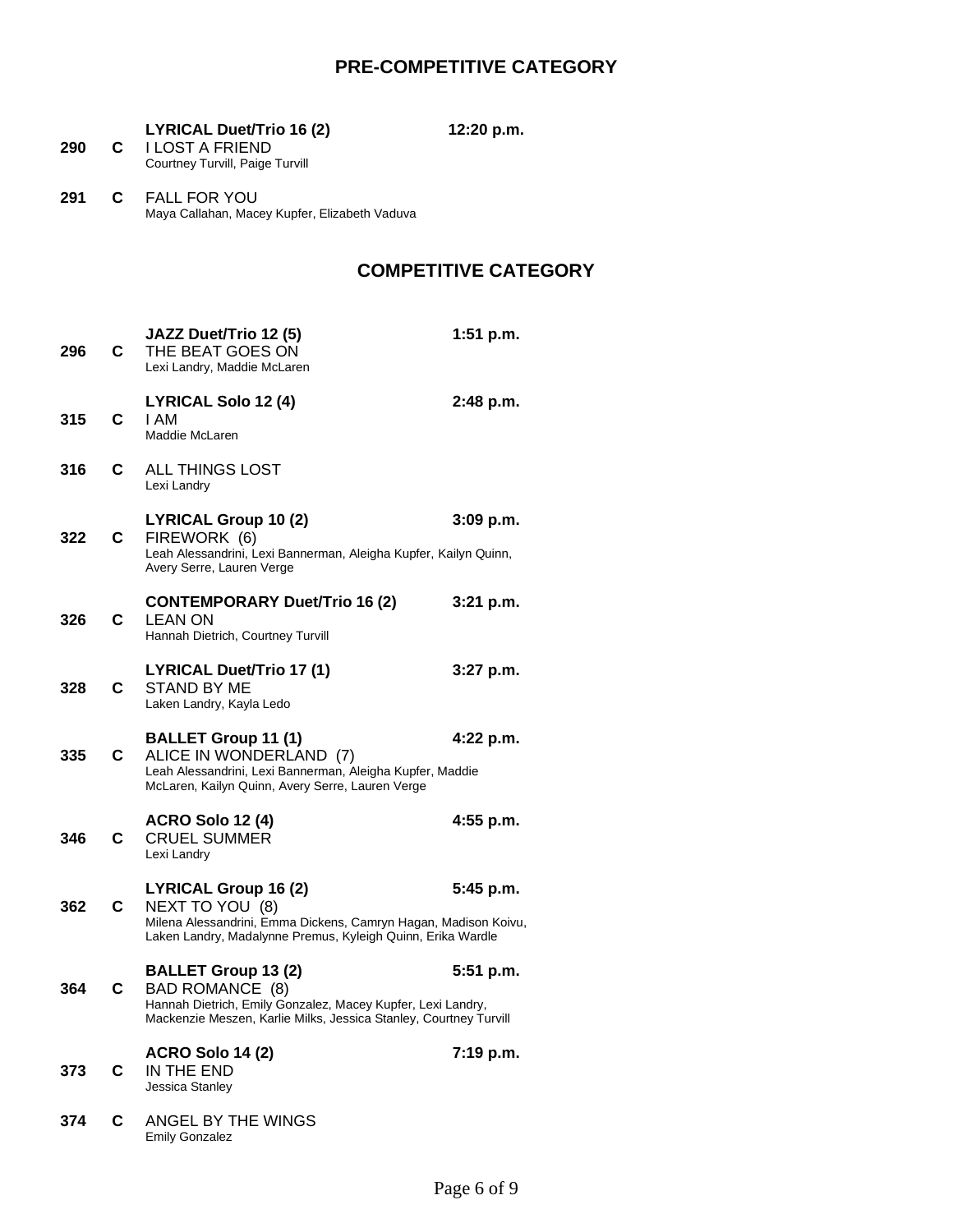| 375 | C | TRAIN WRECK<br><b>Courtney Turvill</b>                                                                                                                                       |             |
|-----|---|------------------------------------------------------------------------------------------------------------------------------------------------------------------------------|-------------|
| 376 | C | ALL I NEED<br>Kyleigh Quinn                                                                                                                                                  |             |
| 378 | C | THE LAST STOP<br>Laken Landry                                                                                                                                                |             |
| 386 | C | <b>CONTEMPORARY Solo 16 (7)</b><br><b>SUPERCUT</b><br>Camryn Hagan                                                                                                           | 7:58 p.m.   |
| 397 | C | OPEN Group 16 (1)<br>1776 (8)<br>Milena Alessandrini, Emma Dickens, Camryn Hagan, Madison Koivu,<br>Laken Landry, Madalynne Premus, Kyleigh Quinn, Erika Wardle              | 8:32 p.m.   |
| 398 | C | ACRO Duet/Trio 14 (1)<br><b>NOCTURNE</b><br>Emily Gonzalez, Karlie Milks                                                                                                     | 8:35 p.m.   |
| 402 | C | SONG AND DANCE Solo 17 (1)<br>SUPERMARKET FLOWERS<br>Macey Kupfer                                                                                                            | $8:47$ p.m. |
| 404 | C | LYRICAL Duet/Trio 15 (3)<br>A BEAUTIFUL NOISE<br>Milena Alessandrini, Emma Dickens                                                                                           | $8:53$ p.m. |
| 409 | C | JAZZ Group 16 (2)<br>WHOLE LOTTA WOMAN (8)<br>Milena Alessandrini, Emma Dickens, Camryn Hagan, Madison Koivu,<br>Laken Landry, Madalynne Premus, Kyleigh Quinn, Erika Wardle | 9:10 p.m.   |

# **SATURDAY MAY 21, 2022 SATURDAY 9:06 a.m.**

# **COMPETITIVE CATEGORY**

**OPEN Solo 11 (2) 9:18 a.m. 416 C** IN MY FASHION Lexi Bannerman **OPEN Group 10 (1) 9:39 a.m. 423 C** SPICE UP YOUR LIFE (6) Leah Alessandrini, Lexi Bannerman, Aleigha Kupfer, Kailyn Quinn, Avery Serre, Evelynn Tomlinson

**TAP Group 11 (1) 10:03 a.m.** 

**412 C** MATERIAL GIRL Niki Landry

- 
- **431 C** MAMBO #5 (4) Leah Alessandrini, Aleigha Kupfer, Maddie McLaren, Kailyn Quinn

**JAZZ Solo 9 (2) 9:06 a.m.**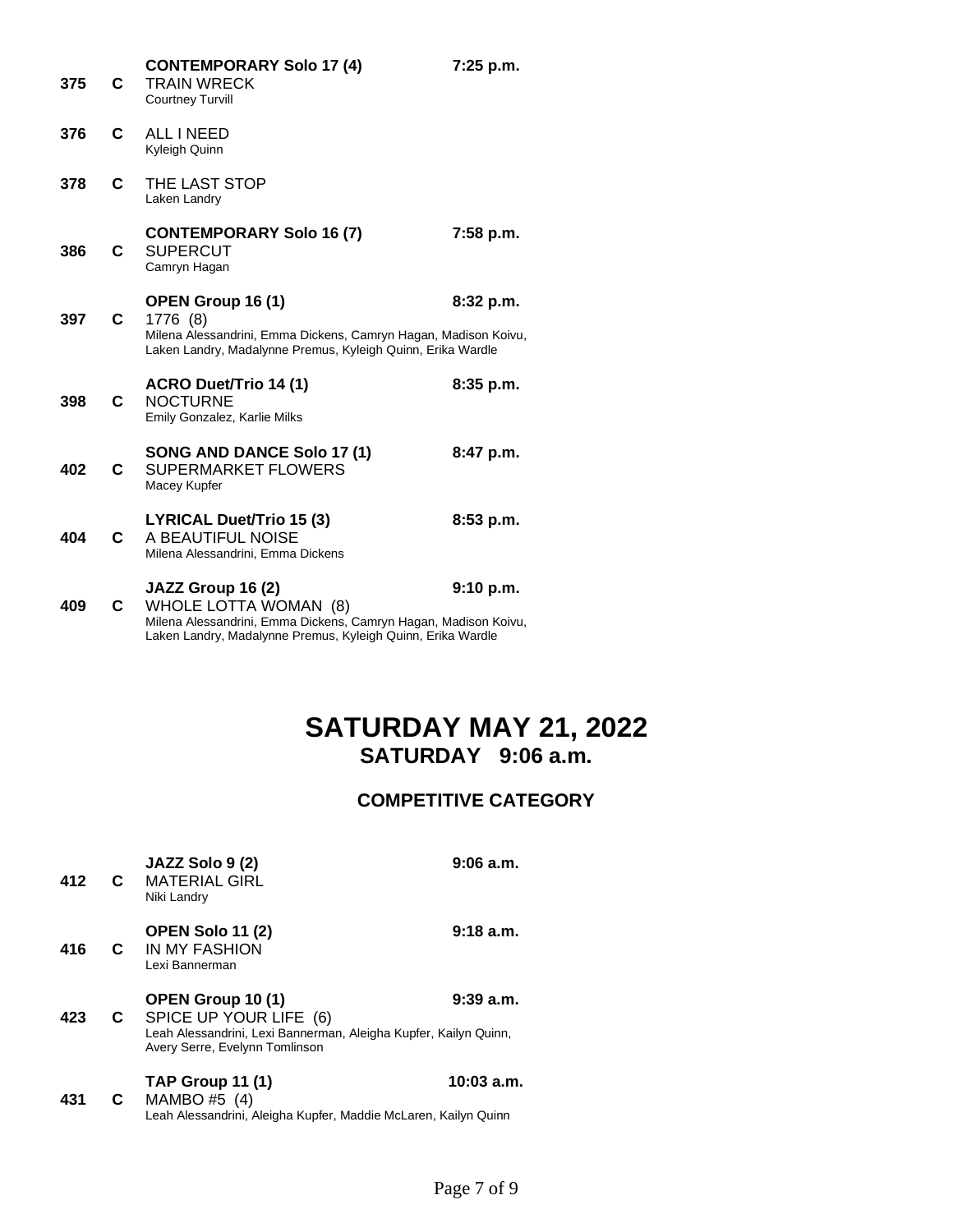| 436 | C  | <b>OPEN Duet/Trio 13 (1)</b><br>WHEN I RULE THE WORLD<br>Lexi Landry, Mackenzie Meszen                                                                                                                      | $10:18$ a.m. |
|-----|----|-------------------------------------------------------------------------------------------------------------------------------------------------------------------------------------------------------------|--------------|
| 467 | C  | LYRICAL Solo 15 (13)<br><b>I WALK THE LINE</b><br>Emma Dickens                                                                                                                                              | 12:22 a.m.   |
| 478 | C. | ACRO Group 16 (1)<br>SWEET DREAMS (9)<br>Milena Alessandrini, Emma Dickens, Emily Gonzalez, Camryn Hagan,<br>Madison Koivu, Mackenzie Meszen, Karlie Milks, Madalynne Premus,<br>Kyleigh Quinn              | 12:55 a.m.   |
| 481 | C. | <b>TAP Solo 15 (5)</b><br>SOMEWHERE ONLY WE KNOW<br>Karlie Milks                                                                                                                                            | 2:21 p.m.    |
| 484 | C  | TAP Duet/Trio 14 (1)<br>DANCE WITH ME TONIGHT<br>Aleigha Kupfer, Macey Kupfer                                                                                                                               | 2:30 p.m.    |
| 489 | C  | <b>ACRO Solo 15 (5)</b><br>ONCE UPON A DREAM<br>Karlie Milks                                                                                                                                                | 2:47 p.m.    |
| 491 | C. | <b>HURRICANE</b><br>Mackenzie Meszen                                                                                                                                                                        |              |
| 496 | C  | LYRICAL Solo 16 (6)<br><b>CONVERSATIONS IN THE DARK</b><br>Milena Alessandrini                                                                                                                              | $3:08$ p.m.  |
| 503 | C  | JAZZ Group 14 (3)<br>ME AGAINST THE MUSIC (9)<br>Hannah Dietrich, Emily Gonzalez, Macey Kupfer, Lexi Landry,<br>Maddie McLaren, Mackenzie Meszen, Karlie Milks, Jessica Stanley,<br><b>Courtney Turvill</b> | $3:29$ p.m.  |
| 504 | С  | <b>JAZZ Solo 17 (5)</b><br><b>MAKE IT RAIN</b><br>Madison Koivu                                                                                                                                             | $3:32$ p.m.  |
| 506 | C  | SPELL ON YOU<br>Laken Landry                                                                                                                                                                                |              |
| 508 | C. | <b>FEVER</b><br>Madalynne Premus                                                                                                                                                                            |              |
| 509 | C  | <b>CONTEMPORARY Duet/Trio 13 (2)</b><br><b>VIENNA</b><br>Kailyn Quinn, Kyleigh Quinn                                                                                                                        | 3:47 p.m.    |
| 511 | C  | <b>ACRO Solo 16 (1)</b><br>HIT ME WITH YOUR BEST SHOT<br>Camryn Hagan                                                                                                                                       | $3:53$ p.m.  |
| 516 | C  | OPEN Solo 15 (8)<br><b>FEEDBACK</b><br>Emma Dickens                                                                                                                                                         | 4:08 p.m.    |